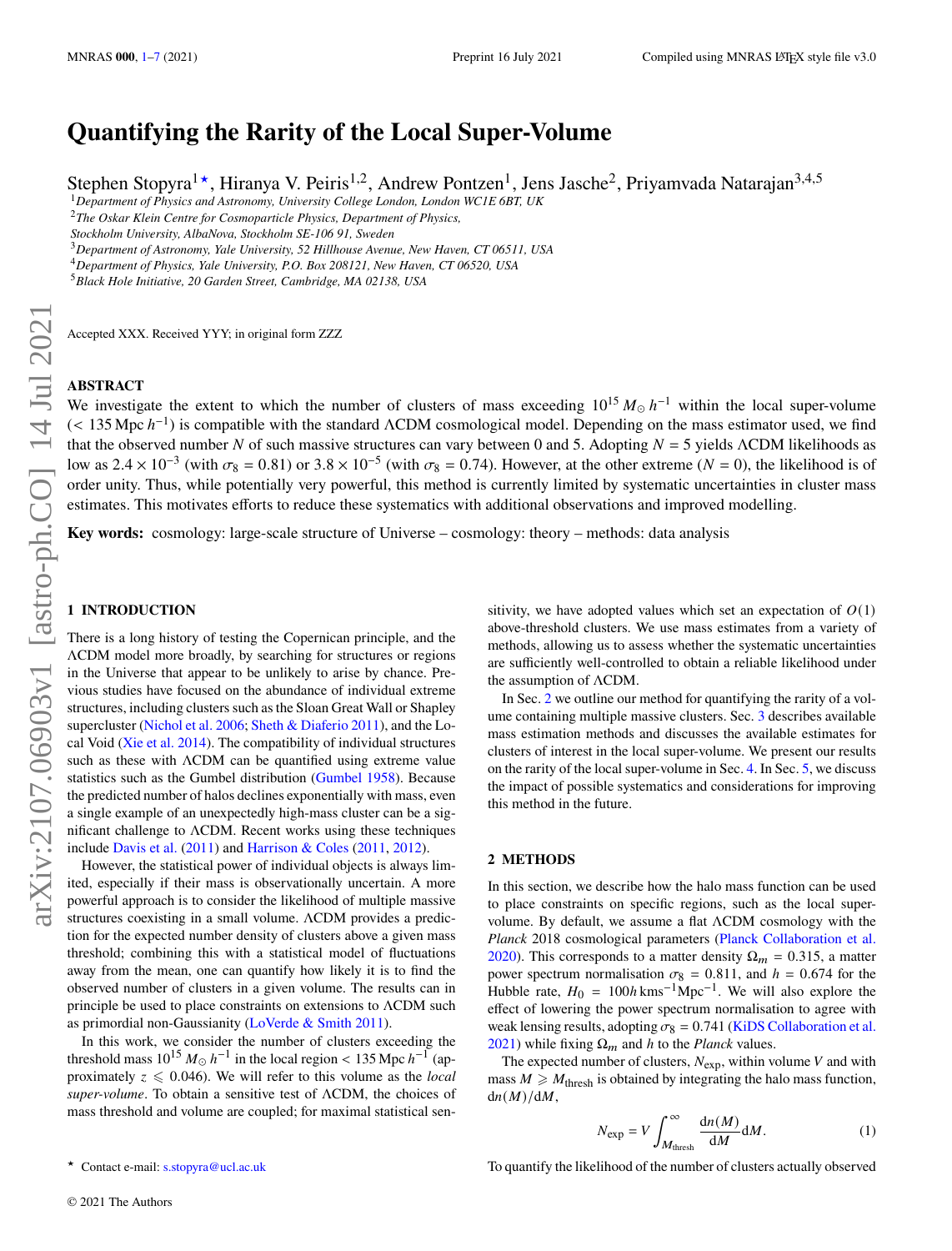

**Figure 1.** Fraction of randomly-selected  $135$  Mpc  $h^{-1}$  spheres in six simulations with a given number of halos above  $M_{200c} \geq 10^{15} M_{\odot} h^{-1}$ , compared with a Poisson distribution with mean cluster count fixed to be the same as that of the simulations.

in a given volume, we additionally require a statistical model for fluctuations away from this expectation value.

Specifically, we assume that the likelihood of observing  $N$  clusters follows a Poisson distribution with mean  $N_{\text{exp}}$ , i.e.

$$
\mathcal{L}(N|N_{\rm exp}) = \frac{N_{\rm exp}^N e^{-N_{\rm exp}}}{N!}.
$$
 (2)

To test the validity of this assumption, we performed six  $512<sup>3</sup>$ -particle  $\Lambda$ CDM simulations with a side-length of 677.7 Mpc  $h^{-1}$ , from which we randomly extracted spheres of the same size as the local supervolume. We confirmed that the distribution of the number of halos with masses above  $10^{15}M_{\odot}h^{-1}$  was well approximated by a Poisson distribution, as shown in Fig. [1.](#page-1-1) The simulated distribution shows marginally lower probabilities in the high- $N$  tail, meaning our Poisson likelihoods should be regarded as an upper limit.

This method was then used to quantify the rarity of the local super-volume by counting the number of clusters with masses above >  $10^{15} M_{\odot} h^{-1}$ . Because the likelihood function is highly sensitive to *N* (decreasing rapidly when  $N > N<sub>exp</sub>$ ), it is essential to obtain accurate estimates of the cluster masses; we turn to this crucial issue in the next section.

Another important consideration is the sensitivity of  $N_{\text{exp}}$  to the choice of halo mass function. To obtain accurate estimates of the abundance of high-mass clusters, it is necessary to properly account for the effects of large-scale modes [\(Park et al.](#page-6-4) [2012\)](#page-6-4). In particular, [Kim et al.](#page-5-6) [\(2015\)](#page-5-6) compared several mass functions in the literature to the halo number counts in the Horizon Run 4 simulation, which has a very large box size (∼ 3 Gpc). They found that most mass functions inaccurately predict the number of high-mass halos, which can significantly affect  $N_{\text{exp}}$  and hence the likelihood in Eq. [\(2\)](#page-1-2).

Using mass functions calibrated with large-volume simulations is therefore essential to provide accurate likelihood estimates. For the purposes of this work we use a mass function calibrated using the Horizon Run 4 simulations [\(Kim et al.](#page-5-6) [2015\)](#page-5-6); we convert between the Friends-of-Friends masses used by the Horizon Run 4 mass function, and the spherical-overdensity masses used in this work, by using the relation of [More et al.](#page-6-5) [\(2011\)](#page-6-5), with concentrations given by the [Bhattacharya et al.](#page-5-7) [\(2013\)](#page-5-7) concentration-mass relationship.

As previously outlined, the choice of mass threshold,  $M_{\text{thresh}}$ , is also important in interpreting the final likelihood. In this work, we

consider the number of clusters with  $M_{200c} \ge 10^{15} M_{\odot} h^{-1}$ , where  $M_{200c}$  is the mass within a radius such that the average density is 200 times the critical density of the Universe. This threshold is somewhat arbitrary, but is chosen for two reasons: it corresponds to an expected abundance of  $O(1)$  in a volume the size of the local supervolume; further, few clusters are found above this mass threshold in the Universe at large [\(Planck Collaboration et al.](#page-6-6) [2016a;](#page-6-6) [Hilton](#page-5-8) [et al.](#page-5-8) [2018\)](#page-5-8), since it is around the scale of the largest structures that have had time to viralise by redshift  $z = 0$  [\(Press & Schechter](#page-6-7) [1974\)](#page-6-7). Consequently, the halo mass function above this mass is poorly constrained observationally. A significantly lower mass threshold (for example,  $5 \times 10^{14} M_{\odot} h^{-1}$ ) would have  $O(10)$  or more clusters in the local super-volume, making the computed likelihood insensitive to the addition of one or two extreme-mass objects, while a significantly higher threshold would run into essentially the same limitations in statistical power that arise when studying individual objects.

# <span id="page-1-1"></span><span id="page-1-0"></span>**3 CLUSTER MASS ESTIMATES**

We now turn to obtaining estimates for the masses of the most extreme local clusters. We briefly review different mass estimation methods – with a view to highlighting advantages and current limits – and discuss estimates available in the literature for massive local clusters and super-clusters.

<span id="page-1-2"></span>The clusters on which we focus are shown in in Fig. [2,](#page-2-0) along with their Abell catalogue numbers [\(Abell et al.](#page-5-9) [1989\)](#page-5-9). These clusters are consistently represented as massive halos in reconstructions of the local super-volume that make use of Bayesian-Origin-Reconstruction from Galaxies (BORG). Specifically, the clusters we have selected correspond to the nine most massive local structures in a reconstruction performed by [Jasche & Lavaux](#page-5-10) [\(2019\)](#page-5-10) of the local super-volume, using the 2M++ galaxy catalogue [\(Lavaux & Hudson](#page-5-11) [2011\)](#page-5-11) at high signal-to-noise ratio out to 135 Mpc  $h^{-1}$ . In the future, using improved forward-modelling, BORG itself could be used to give independent mass estimates for these clusters; however in this work we only use more traditional mass estimates.

Mass estimates for these clusters taken from the literature are col-lated in Fig. [3.](#page-3-0) All mass estimates have been converted to  $M_{200c}$ masses using the concentration-mass relationship of [Bhattacharya](#page-5-7) [et al.](#page-5-7) [\(2013\)](#page-5-7). Since much of the literature uses  $M_{500c}$  masses, the typical correction is an increase in mass by ∼ 30%, with a maximum correction of 31%. Assuming that all halos follow the mean relationship will introduce some error into these extrapolations (included in the error bars on Fig. [3\)](#page-3-0), but cannot account for the large discrepancies between different mass estimators that we highlight below.

#### **3.1 Review of Mass Estimation Methods**

The most common methods used to estimate cluster masses fall into four main categories: dynamical estimates using the virial theorem [\(Merritt](#page-6-8) [1987\)](#page-6-8); weak lensing [\(Bonnet et al.](#page-5-12) [1994;](#page-5-12) [Fahlman et al.](#page-5-13) [1994\)](#page-5-13); X-ray masses [\(Evrard et al.](#page-5-14) [1996\)](#page-5-14); and the Sunyaev Zel'dovich (SZ) method [\(Sunyaev & Zeldovich](#page-6-9) [1970,](#page-6-9) [1980\)](#page-6-10). In this section we briefly review each method in turn.

Based on the virial theorem, [Girardi et al.](#page-5-15) [\(1998\)](#page-5-15) showed the virial mass,  $M_V$ , may be estimated using

$$
M_V = \frac{\langle v^2 \rangle}{\langle r^{-1}F(r) \rangle},\tag{3}
$$

where  $\langle v^2 \rangle$  is the average velocity dispersion and  $F(r)$  is the fraction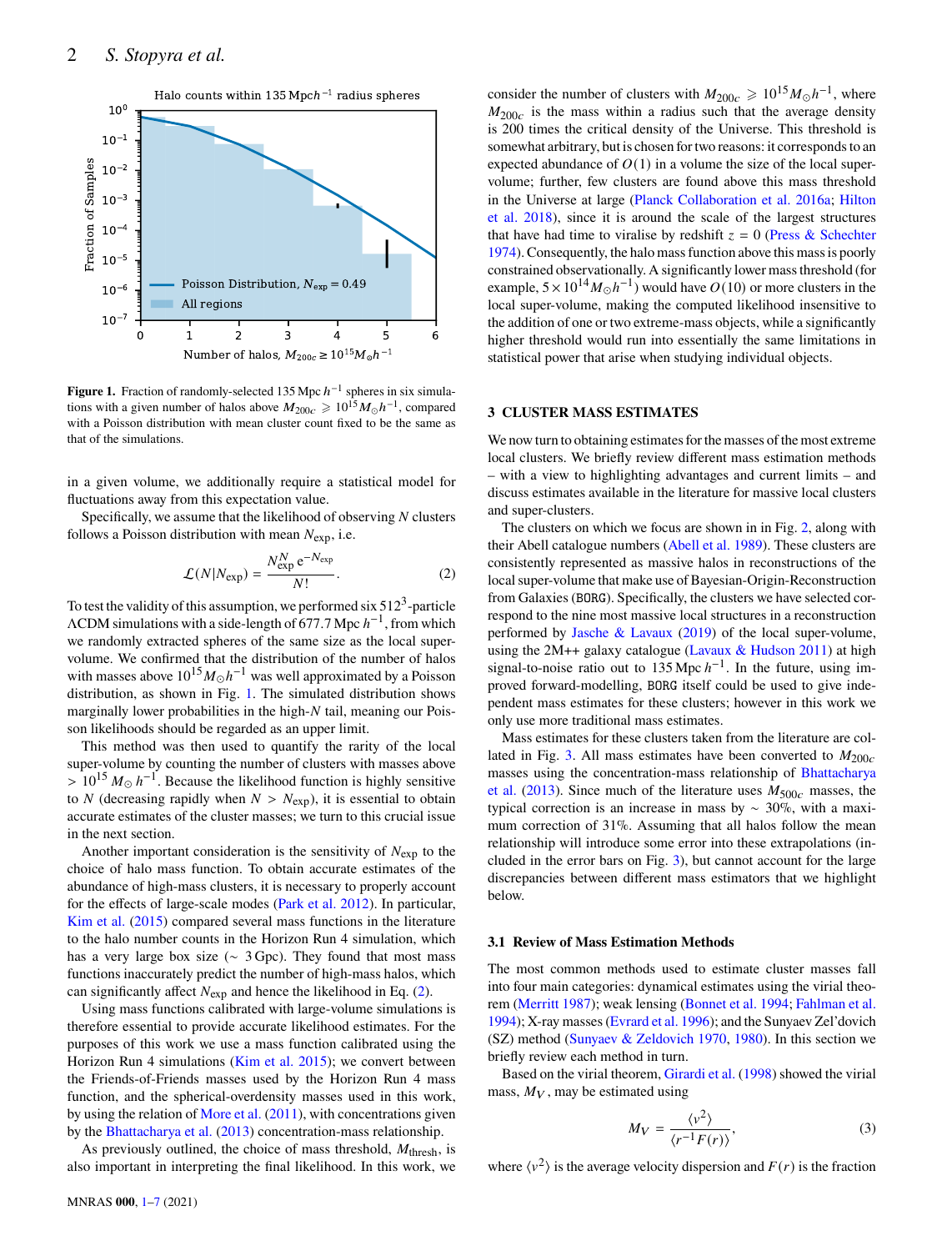

Local super-volume: large clusters (halos) within 135Mpc*h* 1

**Figure 2.** Mollweide projection of the full sky in equatorial co-ordinates, showing the locations of the nine clusters considered in this work (blue circles). The projected density out to 135 Mpc  $h^{-1}$  is also shown, as inferred by the BORG algorithm [\(Jasche & Lavaux](#page-5-10) [2019\)](#page-5-10) using the 2M++ galaxy catalogue [\(Lavaux &](#page-5-11) [Hudson](#page-5-11) [2011\)](#page-5-11). The zone of avoidance is shown in grey and defined in Galactic co-ordinates as  $-5^{\circ} < l < 5^{\circ}$ , except within the region of the Galactic centre,  $-30^{\circ} < b < 30^{\circ}$ , where it includes  $-10^{\circ} < l < 10^{\circ}$ .

of mass of the cluster that lies within the radius  $r$  [\(Merritt](#page-6-8) [1987\)](#page-6-8). The fundamental challenge in the virial theorem approach – and other dynamical methods – is to approximate the underlying matter distribution, described by  $F(r)$ . Early studies (e.g. [Girardi et al.](#page-5-15) [1998\)](#page-5-15) assumed that the dark matter was traced by the galaxy distribution. Later methods (e.g. [Łokas & Mamon](#page-5-16) [2003\)](#page-5-16) instead fit the moments of the observed velocity distribution to a Navarro-Frenk-White (NFW) profile [\(Navarro et al.](#page-6-11) [1996\)](#page-6-11). This improves the accuracy of masses since one does not have to assume that the dark matter traces the cluster galaxies. However, it is constrained by the assumption that local clusters are well-fit by a spherical NFW profile. Moreover, all dynamical estimates can be inaccurate if the cluster is not in equilibrium, e.g., due to a recent merger [\(Takizawa et al.](#page-6-12) [2010\)](#page-6-12). To partially mitigate these systematics, one can fit the observed velocity dispersion to a dispersion-mass relationship calibrated on simulations [\(Munari](#page-6-13) [et al.](#page-6-13) [2013;](#page-6-13) [Aguerri et al.](#page-5-17) [2020\)](#page-5-17).

Weak lensing is a commonly-used mass estimation method at high redshift; however it has also been used locally, with several studies of the Coma cluster [\(Kubo et al.](#page-5-18) [2007;](#page-5-18) [Okabe et al.](#page-6-14) [2014;](#page-6-14) [Gavazzi et al.](#page-5-19) [2009\)](#page-5-19), A2199 [\(Kubo et al.](#page-5-20) [2009\)](#page-5-20), and A2063 [\(Sereno et al.](#page-6-15) [2017\)](#page-6-15). A significant source of systematic errors in weak lensing estimates arises from the contamination of the lensing signal from unassociated structures that happen to lie along the line-of-sight. Without sufficient redshift precision, it can be difficult to distinguish cluster members from lensed background galaxies and foreground galaxies, leading to systematic overestimates of mass.

The X-ray approach [\(Evrard et al.](#page-5-14) [1996\)](#page-5-14) makes use of thermal bremsstrahlung emitted by hot cluster gas, generally assuming <span id="page-2-0"></span>isothermal hydrostatic equilibrium [\(Ota](#page-6-16) [2012\)](#page-6-16). These assumptions are violated in merging clusters, which can lead to significant biases. Feedback effects from the accreting active galactic nuclei (AGN) harboured by the brightest cluster galaxies (BCGs) are expected to redistribute and modulate the mass distribution in the innermost regions of clusters. As evident from X-ray data of the Perseus cluster [\(Fabian et al.](#page-5-21) [2000\)](#page-5-21), the choice of integrating the mass within the significantly larger  $R_{200c}$  (the radius such that the average density is 200 times the critical density) mitigates this effect. Overall, there is evidence that the effects of cluster mergers are less significant for X-ray measurements than for dynamical estimates [\(Takizawa et al.](#page-6-12) [2010\)](#page-6-12). For the results in Fig. [3,](#page-3-0) we use X-ray masses mainly from the MCXC catalogue [\(Piffaretti et al.](#page-6-17) [2011\)](#page-6-17), with some estimates from [Babyk & Vavilova](#page-5-22) [\(2013\)](#page-5-22) and [Simionescu et al.](#page-6-18) [\(2011\)](#page-6-18).

The thermal SZ effect allows mass measurements using the upscattering of cosmic microwave background (CMB) photons by the hot intracluster medium [\(Sunyaev & Zeldovich](#page-6-9) [1970,](#page-6-9) [1980\)](#page-6-10). This produces a spectral distortion which can be detected with highprecision measurements of the CMB [\(Planck Collaboration et al.](#page-6-19) [2016b\)](#page-6-19). The SZ masses are determined using a scaling relationship between the Compton parameter,  $Y_{SZ}$ , and the cluster mass,  $M_{SZ}$ . This scaling relationship is calibrated using X-ray estimates,  $M_X$ . The dominant source of uncertainty is the assumed mass-bias,  $M_X = (1 - b)M_{SZ}$ , which accounts for biases in X-ray masses such as departure from hydrostatic equilibrium. We use the Planck 2015 SZ masses [\(Planck Collaboration et al.](#page-6-19) [2016b\)](#page-6-19); this work estimates  $0.7 < (1 - b) < 1.0$ . We include the corresponding uncertainty in the error bars shown in Fig. [3.](#page-3-0)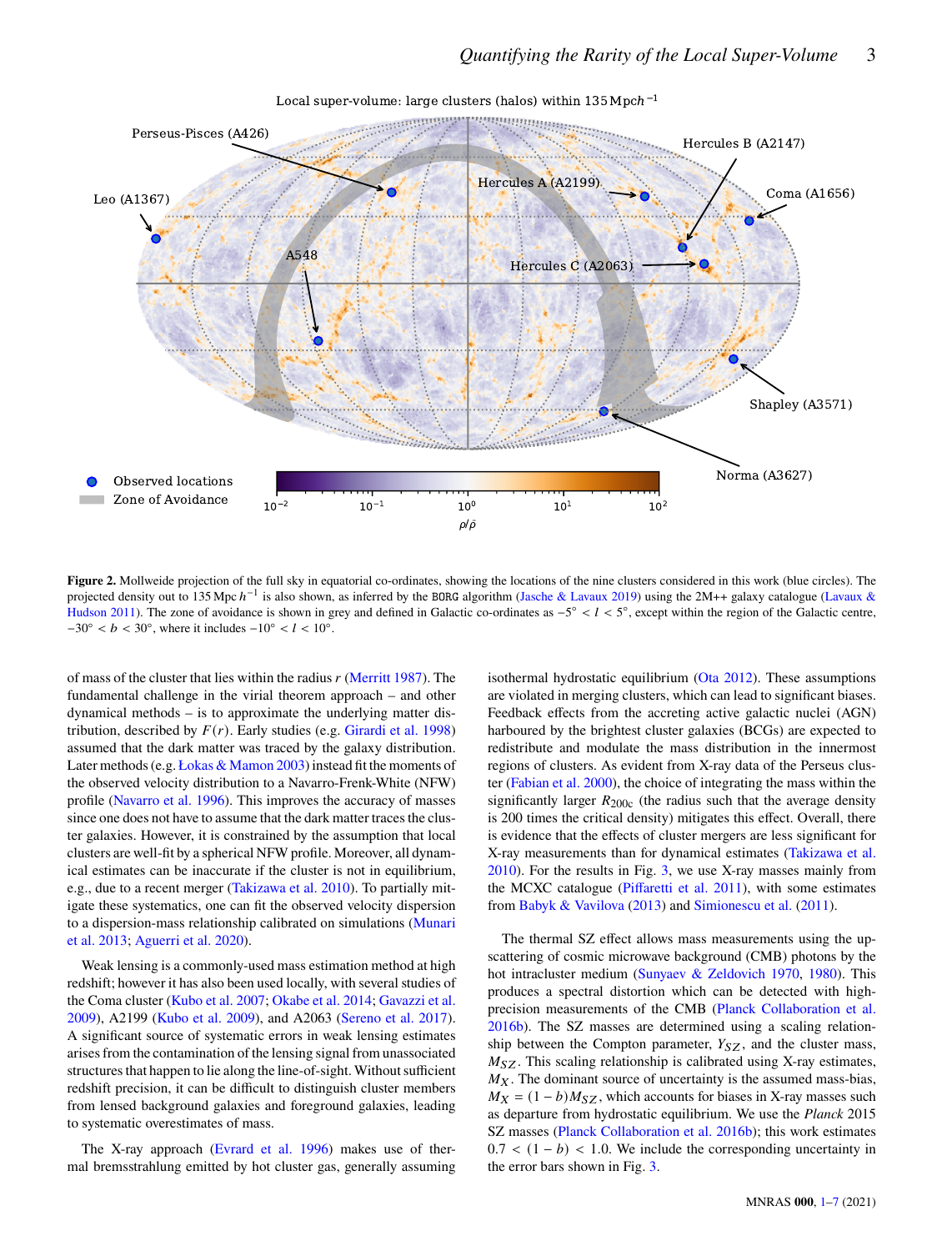

**Figure 3.** Mass estimates for nine massive clusters in the local super-volume. Shaded regions show the  $1\sigma$  bounds on estimates of the cluster mass, including both statistical and any systematic errors that have been accounted for. Numbers indicate the reference for each estimate, while colours indicate the method used in the mass estimate.

## **3.2 Individual clusters**

In this work, we focus our attention on nine of the most massive clusters in the local super-volume, whose positions are shown in Fig. [2,](#page-2-0) covering both hemispheres of the sky. We now briefly review what is known about each structure. The mass estimates that we discuss are compiled in Fig. [3.](#page-3-0)

**Perseus-Pisces (A426):** The Perseus-Pisces supercluster is dominated by the rich Abell cluster A426 (also known as the Perseus Cluster). It was one of the first identified superclusters [\(Joeveer & Einasto](#page-5-23) [1978\)](#page-5-23) and is among the most massive in the local super-volume [\(Es](#page-5-24)[calera et al.](#page-5-24) [1994\)](#page-5-24). However, there is considerable disagreement in the literature on its mass, with X-ray results [\(Simionescu et al.](#page-6-18) [2011\)](#page-6-18) pointing to a somewhat smaller mass than dynamical estimates [\(Aguerri et al.](#page-5-17) [2020\)](#page-5-17). The latter use a velocity-dispersion-to-mass relationship studied in [Munari et al.](#page-6-13) [\(2013\)](#page-6-13), which uses simulations to account for baryonic effects. [Meusinger et al.](#page-6-20) [\(2020\)](#page-6-20) find an even larger mass using the virial method, which agrees with earlier virial theorem estimates such as those by [Escalera et al.](#page-5-24) [\(1994\)](#page-5-24).

**Hercules A (A2199 & A2197):** The pair of clusters A2197 and A2199 form the Hercules A portion of the Hercules supercluster system, and is believed to be in the process of merging, according to the dynamical analysis by [Krempeć-Krygier et al.](#page-5-25) [\(2002\)](#page-5-25). Estimates vary for the mass of the largest member of the pair, A2199: [Lopes et al.](#page-5-26) [\(2018\)](#page-5-26) use the virial theorem with a pressure-term correction [\(Gi](#page-5-15)[rardi et al.](#page-5-15) [1998\)](#page-5-15) to estimate the mass of A2199, obtaining results slightly higher than [Kopylova & Kopylov](#page-5-27) [\(2013\)](#page-5-27), but still consistent with them. Both give higher masses than the X-ray estimates of [Pif](#page-6-17)[faretti et al.](#page-6-17) [\(2011\)](#page-6-17) and SZ results from [Planck Collaboration et al.](#page-6-19) [\(2016b\)](#page-6-19). A weak lensing estimate is also available from [Kubo et al.](#page-5-20) [\(2009\)](#page-5-20); however this gives a very broad range of possible masses,

MNRAS **000**, [1](#page-0-0)[–7](#page-4-0) (2021)

<span id="page-3-0"></span>insufficient to distinguish between the X-ray/SZ and dynamical estimates. An additional X-ray estimate has been provided by [Babyk](#page-5-22) [& Vavilova](#page-5-22) [\(2013\)](#page-5-22), who obtain a higher mass than [Piffaretti et al.](#page-6-17) [\(2011\)](#page-6-17).

**Hercules B (A2147, A2151 & A2152):** The group of clusters around A2147 is sometimes known as the Hercules B system, and includes A2151 and A2152. Like the Hercules A system, it is believed to be gravitationally bound and in the process of collapsing [\(Krempeć-](#page-5-25)[Krygier et al.](#page-5-25) [2002;](#page-5-25) [Kopylova & Kopylov](#page-5-27) [2013\)](#page-5-27). We will focus our attention on the largest of these three clusters, A2147: both [Lopes](#page-5-26) [et al.](#page-5-26) [\(2018\)](#page-5-26) and [Kopylova & Kopylov](#page-5-27) [\(2013\)](#page-5-27) give virial estimates for the mass of this cluster, but disagree on the mass by a factor of ∼ 2. These dynamical estimates are also much higher than Xray [\(Piffaretti et al.](#page-6-17) [2011\)](#page-6-17) and SZ [\(Planck Collaboration et al.](#page-6-19) [2016b\)](#page-6-19) estimates. Given that A2147 interacts with the two nearby clusters A2151 and A2152, the assumption of dynamical equilibrium relied upon by all these methods may be questionable, and require more detailed analysis of the entire system.

**Hercules C (A2063 & A2052):** The Hercules super-cluster contains a third major concentration of galaxies centred around the clusters A2063 and A2052, which we dub the Hercules C system to distinguish it from the other groups of Hercules clusters. Like Hercules A and B, this group of clusters appears to be a merging system made up of closely interacting clusters, with slightly lower masses than Hercules A and B. Here, we focus on estimates of the mass of A2063, which is consistently found to be the higher-mass of the two clusters. Our main dynamical results are from [Kopylova & Kopylov](#page-5-27) [\(2013\)](#page-5-27), who find a higher mass than the X-ray/SZ results [\(Piffaretti](#page-6-17) [et al.](#page-6-17) [2011;](#page-6-17) [Planck Collaboration et al.](#page-6-19) [2016b\)](#page-6-19). [Sereno et al.](#page-6-15) [\(2017\)](#page-6-15) considered weak lensing of Planck SZ clusters, finding results which are compatible with both dynamical and X-ray/SZ estimates. As with the Hercules A and B systems, the effect of the close-interaction with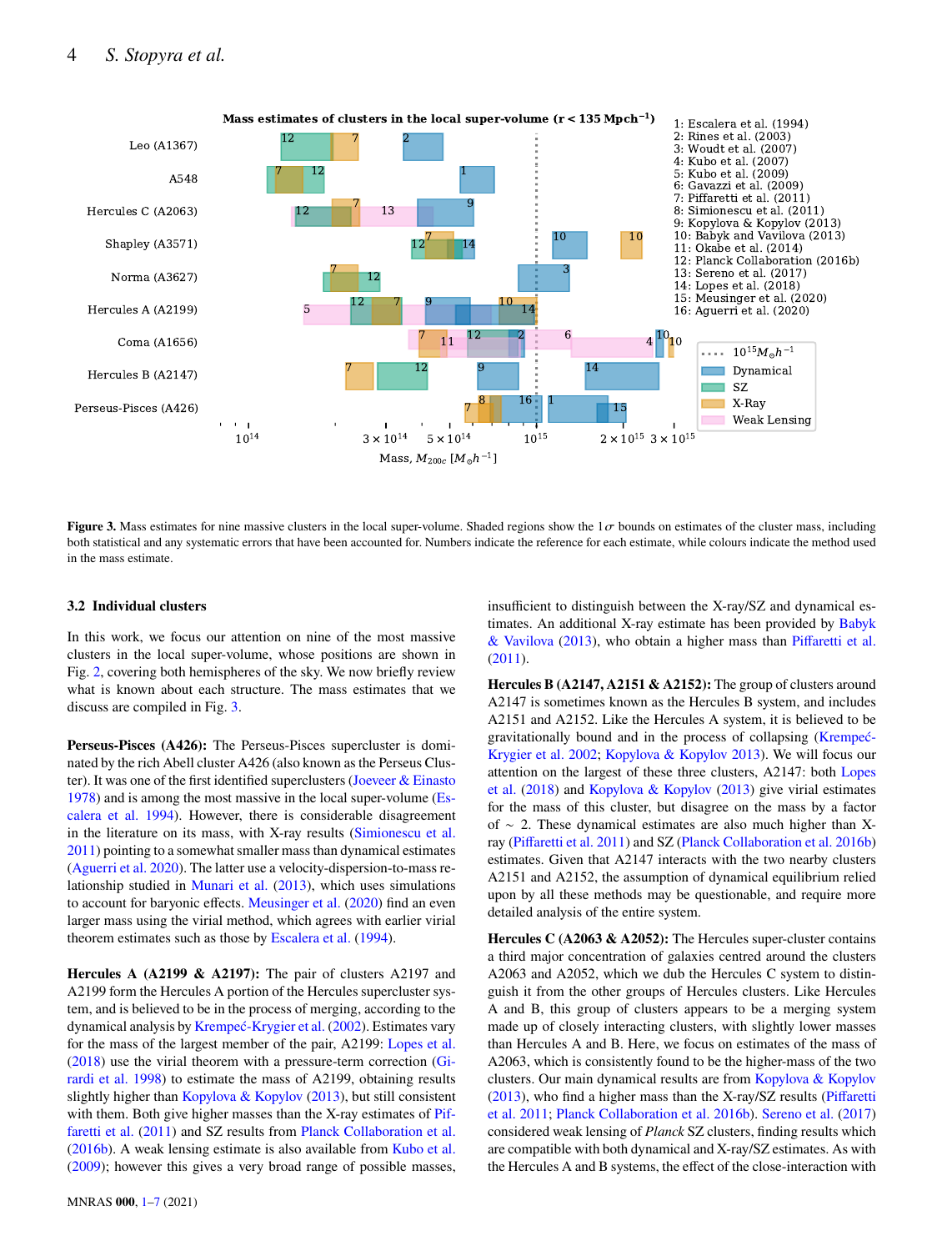| Cluster Count, N, $M_{200c} \geq 10^{15} M_{\odot} h^{-1}$ | Likelihood ( $N_{\rm exp} = 0.94$ , $\sigma_8 = 0.81$ ) Likelihood ( $N_{\rm exp} = 0.37$ , $\sigma_8 = 0.74$ ) |                      |
|------------------------------------------------------------|-----------------------------------------------------------------------------------------------------------------|----------------------|
| $\theta$                                                   | 0.39                                                                                                            | 0.69                 |
|                                                            | 0.37                                                                                                            | 0.25                 |
|                                                            | 0.17                                                                                                            | $4.6 \times 10^{-2}$ |
|                                                            | $5.4 \times 10^{-2}$                                                                                            | $5.7 \times 10^{-3}$ |
| 4                                                          | $1.3 \times 10^{-2}$                                                                                            | $5.2 \times 10^{-4}$ |
|                                                            | $2.4 \times 10^{-3}$                                                                                            | $3.8 \times 10^{-5}$ |

**Table 1.** Likelihood that a randomly-selected region of the ΛCDM Universe has N clusters of mass  $M_{200c} \geq 10^{15} M_{\odot} h^{-1}$ . This follows from Eq. [2.](#page-1-2)  $N_{\rm exp}$  is computed using the Horizon Run 4 mass function [\(Kim et al.](#page-5-6) [2015\)](#page-5-6) with the Planck 2018 cosmology [\(Planck Collaboration et al.](#page-6-3) [2020\)](#page-6-3)  $\Omega_m = 0.315$ ,  $h = 0.674$ . In the first column we show the likelihoods with the Planck 2018 value of  $\sigma_8 = 0.811$ , while in the second column we show the effect of a lower value from KiDS [\(KiDS Collaboration et al.](#page-5-5) [2021\)](#page-5-5),  $\sigma_8 = 0.741$ , for the same  $\Omega_m$  and h.

nearby clusters on these mass estimates (in this case A2052) is not well-understood.

<span id="page-4-2"></span><span id="page-4-1"></span>**4 RESULTS**

**Coma (A1656):** The Coma super-cluster has two main clusters, A1656 and A1367. The most massive of these, A1656, is known as the Coma cluster and has been widely studied. There have been several attempts to estimate the mass of the Coma cluster using weak lensing: [Kubo et al.](#page-5-18) [\(2007\)](#page-5-18) find a relatively high-mass compared to more recent results [\(Gavazzi et al.](#page-5-19) [2009;](#page-5-19) [Okabe et al.](#page-6-14) [2014\)](#page-6-14); [Okabe](#page-6-14) [et al.](#page-6-14) [\(2014\)](#page-6-14) suggest that this may be because [Kubo et al.](#page-5-18) [\(2007\)](#page-5-18) do not properly account for the lensing effect of unassociated background large scale structure. The more recent weak lensing results are consistent with X-ray/SZ estimates [\(Piffaretti et al.](#page-6-17) [2011;](#page-6-17) [Planck](#page-6-19) [Collaboration et al.](#page-6-19) [2016b\)](#page-6-19), and also the dynamical results of [Rines](#page-6-21) [et al.](#page-6-21) [\(2003\)](#page-6-21). [Babyk & Vavilova](#page-5-22) [\(2013\)](#page-5-22) compared virial and X-ray estimates of the masses of multiple clusters, including A1656. Their X-ray and virial estimates are both much higher than the X-ray/SZ estimates of [Piffaretti et al.](#page-6-17) [\(2011\)](#page-6-17); [Planck Collaboration et al.](#page-6-19) [\(2016b\)](#page-6-19).

**Leo (A1367):** This is arguably the least massive of the nine clusters we consider. The cluster is believed to have undergone a recent merger [\(Sun & Murray](#page-6-22) [2002\)](#page-6-22), and so virial and X-ray mass estimates may be inaccurate. In Fig. [3](#page-3-0) we use the corrected virial mass estimate from [Rines et al.](#page-6-21) [\(2003\)](#page-6-21), which produces a much higher mass than the X-ray/SZ estimates [\(Piffaretti et al.](#page-6-17) [2011;](#page-6-17) [Planck Collaboration](#page-6-19) [et al.](#page-6-19) [2016b\)](#page-6-19).

**Norma (A3627):** This lies close to the zone of avoidance and appears to be associated with the 'Great Attractor'. Due to its location, the cluster is not as well studied as some of the others considered here. X-ray/SZ estimates [\(Piffaretti et al.](#page-6-17) [2011;](#page-6-17) [Planck Collaboration et al.](#page-6-19) [2016b\)](#page-6-19) are in agreement, while a virial mass estimate was made by [Woudt et al.](#page-6-23) [\(2008\)](#page-6-23), and gives a significantly higher mass.

**Shapley (A3571):** This cluster lies in the Shapley concentration. The main Shapley group of clusters is also known to be massive, but most of the rest of its members do not fall within the local supervolume. The mass estimates for A3571 are bimodal. Three results agree despite using different techniques: dynamical [\(Lopes et al.](#page-5-26) [2018\)](#page-5-26), X-ray [\(Piffaretti et al.](#page-6-17) [2011\)](#page-6-17), and SZ [\(Planck Collaboration](#page-6-19) [et al.](#page-6-19) [2016b\)](#page-6-19). However, [Babyk & Vavilova](#page-5-22) [\(2013\)](#page-5-22) use two methods (dynamical and X-ray) to arrive at much higher estimates. We note that, as with A2199 and A1656, [Babyk & Vavilova](#page-5-22) [\(2013\)](#page-5-22) give significantly higher X-ray mass estimates than [Piffaretti et al.](#page-6-17) [\(2011\)](#page-6-17).

**A548:** This is a cluster that is believed to have significant substructure, centred around two main concentrations [\(Andreuzzi et al.](#page-5-28) [1998\)](#page-5-28), and is thus likely to be in the process of undergoing a merger. The mass of the combined system was estimated by [Escalera et al.](#page-5-24) [\(1994\)](#page-5-24) using the virial theorem. X-ray [\(Piffaretti et al.](#page-6-17) [2011\)](#page-6-17) and SZ [\(Planck](#page-6-19) [Collaboration et al.](#page-6-19) [2016b\)](#page-6-19) estimates give much lower mass than this dynamical estimate [\(Escalera et al.](#page-5-24) [1994\)](#page-5-24).

We now summarize the implications of these mass estimates for cosmology. As can be seen from Fig. [3,](#page-3-0) there are considerable variations between different mass estimates for the nine massive clusters we have considered. The error bands show the reported combined statistical and systematic errors for each of the cluster mass estimates, which are in many cases significantly smaller than the variations between estimates. Dynamical estimates favour systematically higher masses than X-ray and SZ estimates, typically by a factor of three or more. In some cases the discrepancy in mass estimates is close to an order of magnitude.

In Table [1,](#page-4-2) we show the likelihood of observing different numbers of clusters with  $M_{200c} > 10^{15} M_{\odot} h^{-1}$  in the local super-volume. This allows us to quantify the implications of discrepant mass measurements for cosmology. We compute the likelihood for two different values of  $\sigma_8$ : the higher value associated with the *Planck* 2018 cosmology [\(Planck Collaboration et al.](#page-6-3) [2020\)](#page-6-3) and a lower value favoured by the Dark Energy Survey (DES) [\(DES Collaboration et al.](#page-5-29) [2021\)](#page-5-29) and the Kilo-Degree Survey (KiDS) [\(KiDS Collaboration et al.](#page-5-5) [2021\)](#page-5-5) weak lensing results. If one assumes that SZ masses are reliable, there are no observed clusters above the mass threshold within the local super-volume. If we instead assume the midpoint of the dynamical masses, there are four. In the most extreme interpretation of the collated measurements, one could argue there are five.

In a conservative interpretation, therefore, the local super-volume is completely unremarkable for either choice of  $\sigma_{8}$ : the likelihoods are order unity. At the other extreme the ΛCDM model seems very unlikely, yielding likelihoods as low as  $2.4 \times 10^{-3}$  for  $\sigma_8 = 0.81$ . The situation is exacerbated if  $\sigma_8$  takes a lower value (0.74), yielding a likelihood of  $3.8 \times 10^{-5}$  at the extreme end. An extension to  $\Lambda$ CDM that predicts higher  $N_{\text{exp}}$  would be strongly favoured, demonstrating the potential power of this test. The test could also provide an additional discriminator for the emerging  $\sigma_8$  tension [\(KiDS Collaboration](#page-5-5) [et al.](#page-5-5) [2021;](#page-5-5) [DES Collaboration et al.](#page-5-29) [2021\)](#page-5-29). These possibilities motivate observational and modelling programmes to better understand the physical properties of these nearby massive clusters.

## <span id="page-4-0"></span>**5 DISCUSSION**

We have performed a literature search to collate as many mass estimates as possible for nearby massive clusters, and illustrated the potential for powerful cosmological tests based upon these results. The current barrier to drawing cosmological conclusions is that the mass estimates are in disagreement.

The mass bias is one of the dominant systematics underlying SZ and X-ray mass estimates. [Medezinski et al.](#page-5-30) [\(2018\)](#page-5-30) compared Planck SZ estimates to weak-lensing results for the same clusters as an in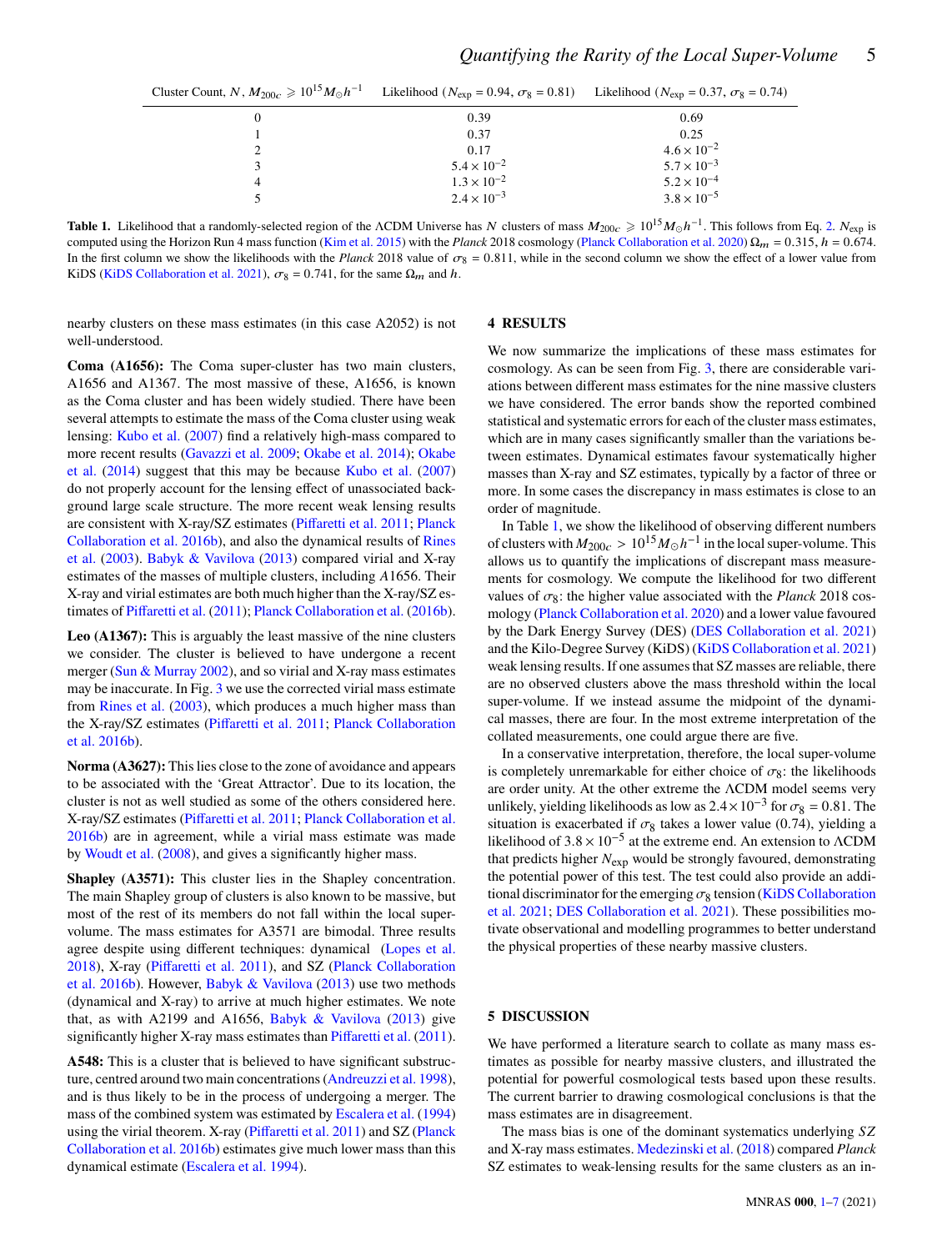dependent check on the value of the mass bias, finding consistency with [Planck Collaboration et al.](#page-6-19) [\(2016b\)](#page-6-19). However, mass calibration and cross-checks were all undertaken at high redshift. [Andreon](#page-5-31) [\(2014\)](#page-5-31) investigated whether there is evidence for redshift evolution in this bias, finding a modest effect (increasing the mass of some low-redshift clusters by up to 10-15%). While they did not examine the lowest redshift clusters, again the level of correction is small compared to the variation seen in Fig. [3.](#page-3-0) While the X-ray and SZ estimates therefore appear to provide a picture of self-consistency, one must bear in mind that these methods have in common strong dynamical and symmetry assumptions, which may not be valid for any particular cluster, even if unbiased for the high-redshift population.

There are a range of systematic concerns regarding dynamical estimates, which can potentially be addressed using better modelling, such as accounting for cluster sub-structure. A completely different dynamical approach, using large scale structures to infer the cluster masses, is offered by BORG [\(Jasche & Lavaux](#page-5-10) [2019\)](#page-5-10). Improvements to the forward modelling in the BORG algorithm are required in order to robustly resolve cluster scales; we will pursue this in future work.

There is a dearth of weak lensing studies of these clusters, likely because the necessary accuracy for distances is hard to achieve for nearby structures (our study is restricted to  $z \leq 0.046$ ). Given that the precision of photometric redshifts is frequently at the  $\Delta z \sim 0.05$ level, contamination of the lensing signal with non-background and non-cluster member galaxies is a significant problem for low redshift clusters.

In principle, weak lensing is the most robust mass estimator, provided that accurate redshifts to a large number of local galaxies can be obtained. This might be achieved, for example, using a dedicated spectroscopic lensing survey, or the upcoming Local Volume Complete Cluster Survey (LoVoCCS) [\(Fu](#page-5-32) [2021\)](#page-5-32). Meanwhile there exists an intriguing situation where we cannot be sure whether the local super-volume is compatible with the standard cosmological model.

#### **ACKNOWLEDGEMENTS**

The authors gratefully acknowledge useful discussions with Peter Coles and George Efstathiou regarding systematics in mass estimation methods. The name 'local super-volume' was suggested to the authors by Daniel Mortlock and is to our knowledge an original term. SS thanks Corentin Cadiou and Jonathan Davies for helpful discussions. This project has received funding from the European Union's Horizon 2020 research and innovation programme under grant agreement No. 818085 GMGalaxies. SS and AP were supported by the Royal Society. HVP was partially supported by the research project grant 'Fundamental Physics from Cosmological Surveys' funded by the Swedish Research Council (VR) under Dnr 2017-04212, and HVP and JJ were partially supported by the research project grant 'Understanding the Dynamic Universe' funded by the Knut and Alice Wallenberg Foundation under Dnr KAW 2018.0067. JJ acknowledges support by the Swedish Research Council (VR) under the project 2020-05143 – 'Deciphering the Dynamics of Cosmic Structure'. This work used computing equipment funded by the Research Capital Investment Fund (RCIF) provided by UKRI, and partially funded by the UCL Cosmoparticle Initiative. The authors acknowledge the use of the UCL Kathleen High Performance Computing Facility (Kathleen@UCL), and associated support services, in the completion of this work. This research has made use of the SZ-Cluster Database operated by the Integrated Data and Operation Center (IDOC) at the Institut d'Astrophysique Spatiale (IAS) under contract with CNES and CNRS.

#### **AUTHOR CONTRIBUTIONS**

The main roles of the authors were, based on the CRediT (Contribution Roles Taxonomy) system ([https:](https://authorservices.wiley.com/author-resources/Journal-Authors/open-access/credit.html) [//authorservices.wiley.com/author-resources/](https://authorservices.wiley.com/author-resources/Journal-Authors/open-access/credit.html) [Journal-Authors/open-access/credit.html](https://authorservices.wiley.com/author-resources/Journal-Authors/open-access/credit.html)):

**SS:** data curation; investigation; formal analysis; software; visualisation; writing – original draft preparation.

**HVP:** conceptualisation; methodology; validation and interpretation; writing – review and editing.

**AP:** conceptualisation; validation and interpretation; writing – review and editing; funding acquisition.

**JJ:** data curation; resources; writing – review.

**PN:** interpretation; writing – review and editing.

#### **DATA AVAILABILITY**

The data underlying this article will be shared on reasonable request to the corresponding author.

## **REFERENCES**

- <span id="page-5-9"></span>Abell G. O., Corwin Harold G. J., Olowin R. P., 1989, [ApJS,](http://dx.doi.org/10.1086/191333) [70, 1](https://ui.adsabs.harvard.edu/abs/1989ApJS...70....1A)
- <span id="page-5-17"></span>Aguerri J. A. L., Girardi M., Agulli I., Negri A., Dalla Vecchia C., Domínguez Palmero L., 2020, [MNRAS,](http://dx.doi.org/10.1093/mnras/staa800) [494, 1681](https://ui.adsabs.harvard.edu/abs/2020MNRAS.494.1681A)
- <span id="page-5-31"></span>Andreon S., 2014, [A&A,](http://dx.doi.org/10.1051/0004-6361/201424387) [570, L10](https://ui.adsabs.harvard.edu/abs/2014A&A...570L..10A)
- <span id="page-5-28"></span>Andreuzzi G., Bardelli S., Scaramella R., Zucca E., 1998, A&A, [337, 17](https://ui.adsabs.harvard.edu/abs/1998A&A...337...17A)
- <span id="page-5-22"></span>Babyk I. V., Vavilova I., 2013, Odessa Astronomical Publications, 26, 175
- <span id="page-5-7"></span>Bhattacharya S., Habib S., Heitmann K., Vikhlinin A., 2013, [ApJ,](http://dx.doi.org/10.1088/0004-637X/766/1/32) [766, 32](https://ui.adsabs.harvard.edu/abs/2013ApJ...766...32B)
- <span id="page-5-12"></span>Bonnet H., Mellier Y., Fort B., 1994, [ApJ,](http://dx.doi.org/10.1086/187370) [427, L83](https://ui.adsabs.harvard.edu/abs/1994ApJ...427L..83B)
- <span id="page-5-29"></span>DES Collaboration et al., 2021, arXiv e-prints, [p. arXiv:2105.13549](https://ui.adsabs.harvard.edu/abs/2021arXiv210513549D)
- <span id="page-5-1"></span>Davis O., Devriendt J., Colombi S., Silk J., Pichon C., 2011, [MNRAS,](http://dx.doi.org/10.1111/j.1365-2966.2011.18286.x) [413,](https://ui.adsabs.harvard.edu/abs/2011MNRAS.413.2087D) [2087](https://ui.adsabs.harvard.edu/abs/2011MNRAS.413.2087D)
- <span id="page-5-24"></span>Escalera E., Biviano A., Girardi M., Giuricin G., Mardirossian F., Mazure A., Mezzetti M., 1994, [ApJ,](http://dx.doi.org/10.1086/173833) [423, 539](https://ui.adsabs.harvard.edu/abs/1994ApJ...423..539E)
- <span id="page-5-14"></span>Evrard A. E., Metzler C. A., Navarro J. F., 1996, [ApJ,](http://dx.doi.org/10.1086/177798) [469, 494](https://ui.adsabs.harvard.edu/abs/1996ApJ...469..494E)
- <span id="page-5-21"></span>Fabian A. C., et al., 2000, [MNRAS,](http://dx.doi.org/10.1046/j.1365-8711.2000.03904.x) [318, L65](https://ui.adsabs.harvard.edu/abs/2000MNRAS.318L..65F)
- <span id="page-5-13"></span>Fahlman G., Kaiser N., Squires G., Woods D., 1994, [ApJ,](http://dx.doi.org/10.1086/174974) [437, 56](https://ui.adsabs.harvard.edu/abs/1994ApJ...437...56F)
- <span id="page-5-32"></span><span id="page-5-19"></span>Fu S., 2021, in American Astronomical Society Meeting Abstracts. p. 512.04 Gavazzi R., Adami C., Durret F., Cuillandre J. C., Ilbert O., Mazure A., Pelló
- R., Ulmer M. P., 2009, [A&A,](http://dx.doi.org/10.1051/0004-6361/200911841) [498, L33](https://ui.adsabs.harvard.edu/abs/2009A&A...498L..33G)
- <span id="page-5-15"></span>Girardi M., Giuricin G., Mardirossian F., Mezzetti M., Boschin W., 1998, [ApJ,](http://dx.doi.org/10.1086/306157) [505, 74](https://ui.adsabs.harvard.edu/abs/1998ApJ...505...74G)
- <span id="page-5-0"></span>Gumbel E. J., 1958, Statistics of extremes. Columbia university press
- <span id="page-5-2"></span>Harrison I., Coles P., 2011, [MNRAS,](http://dx.doi.org/10.1111/j.1745-3933.2011.01134.x) [418, L20](https://ui.adsabs.harvard.edu/abs/2011MNRAS.418L..20H)
- <span id="page-5-3"></span>Harrison I., Coles P., 2012, [MNRAS,](http://dx.doi.org/10.1111/j.1745-3933.2011.01198.x) [421, L19](https://ui.adsabs.harvard.edu/abs/2012MNRAS.421L..19H)
- <span id="page-5-8"></span>Hilton M., et al., 2018, [ApJS,](http://dx.doi.org/10.3847/1538-4365/aaa6cb) [235, 20](https://ui.adsabs.harvard.edu/abs/2018ApJS..235...20H)
- <span id="page-5-10"></span>Jasche J., Lavaux G., 2019, [A&A,](http://dx.doi.org/10.1051/0004-6361/201833710) [625, A64](https://ui.adsabs.harvard.edu/abs/2019A&A...625A..64J)
- <span id="page-5-23"></span>Joeveer M., Einasto J., 1978, in Longair M. S., Einasto J., eds, Symposium - International Astronomical Union Vol. 79, Large Scale Structures in the Universe. p. 241
- <span id="page-5-5"></span>KiDS Collaboration et al., 2021, [A&A,](http://dx.doi.org/10.1051/0004-6361/202039070) [645, A104](https://ui.adsabs.harvard.edu/abs/2021A&A...645A.104A)
- <span id="page-5-6"></span>Kim J., Park C., L'Huillier B., Hong S. E., 2015, [Journal of Korean Astro](http://dx.doi.org/10.5303/JKAS.2015.48.4.213)[nomical Society,](http://dx.doi.org/10.5303/JKAS.2015.48.4.213) [48, 213](https://ui.adsabs.harvard.edu/abs/2015JKAS...48..213K)
- <span id="page-5-27"></span>Kopylova F. G., Kopylov A. I., 2013, [Astronomy Letters,](http://dx.doi.org/10.1134/S1063773712120043) [39, 1](https://ui.adsabs.harvard.edu/abs/2013AstL...39....1K)
- <span id="page-5-25"></span>Krempeć-Krygier J., Krygier B., Krywult J., 2002, Baltic Astronomy, [11, 269](https://ui.adsabs.harvard.edu/abs/2002BaltA..11..269K)
- <span id="page-5-18"></span>Kubo J. M., Stebbins A., Annis J., Dell'Antonio I. P., Lin H., Khiabanian H., Frieman J. A., 2007, [ApJ,](http://dx.doi.org/10.1086/523101) [671, 1466](https://ui.adsabs.harvard.edu/abs/2007ApJ...671.1466K)
- <span id="page-5-20"></span>Kubo J. M., et al., 2009, [ApJ,](http://dx.doi.org/10.1088/0004-637X/702/2/L110) [702, L110](https://ui.adsabs.harvard.edu/abs/2009ApJ...702L.110K)
- <span id="page-5-11"></span>Lavaux G., Hudson M. J., 2011, [MNRAS,](http://dx.doi.org/10.1111/j.1365-2966.2011.19233.x) [416, 2840](https://ui.adsabs.harvard.edu/abs/2011MNRAS.416.2840L)
- <span id="page-5-4"></span>LoVerde M., Smith K. M., 2011, [J. Cosmology Astropart. Phys.,](http://dx.doi.org/10.1088/1475-7516/2011/08/003) [2011, 003](https://ui.adsabs.harvard.edu/abs/2011JCAP...08..003L)
- <span id="page-5-16"></span>Łokas E. L., Mamon G. A., 2003, [MNRAS,](http://dx.doi.org/10.1046/j.1365-8711.2003.06684.x) [343, 401](https://ui.adsabs.harvard.edu/abs/2003MNRAS.343..401L)
- <span id="page-5-26"></span>Lopes P. A. A., Trevisan M., Laganá T. F., Durret F., Ribeiro A. L. B., Rembold S. B., 2018, [MNRAS,](http://dx.doi.org/10.1093/mnras/sty1374) [478, 5473](https://ui.adsabs.harvard.edu/abs/2018MNRAS.478.5473L)
- <span id="page-5-30"></span>Medezinski E., et al., 2018, [PASJ,](http://dx.doi.org/10.1093/pasj/psx128) [70, S28](https://ui.adsabs.harvard.edu/abs/2018PASJ...70S..28M)